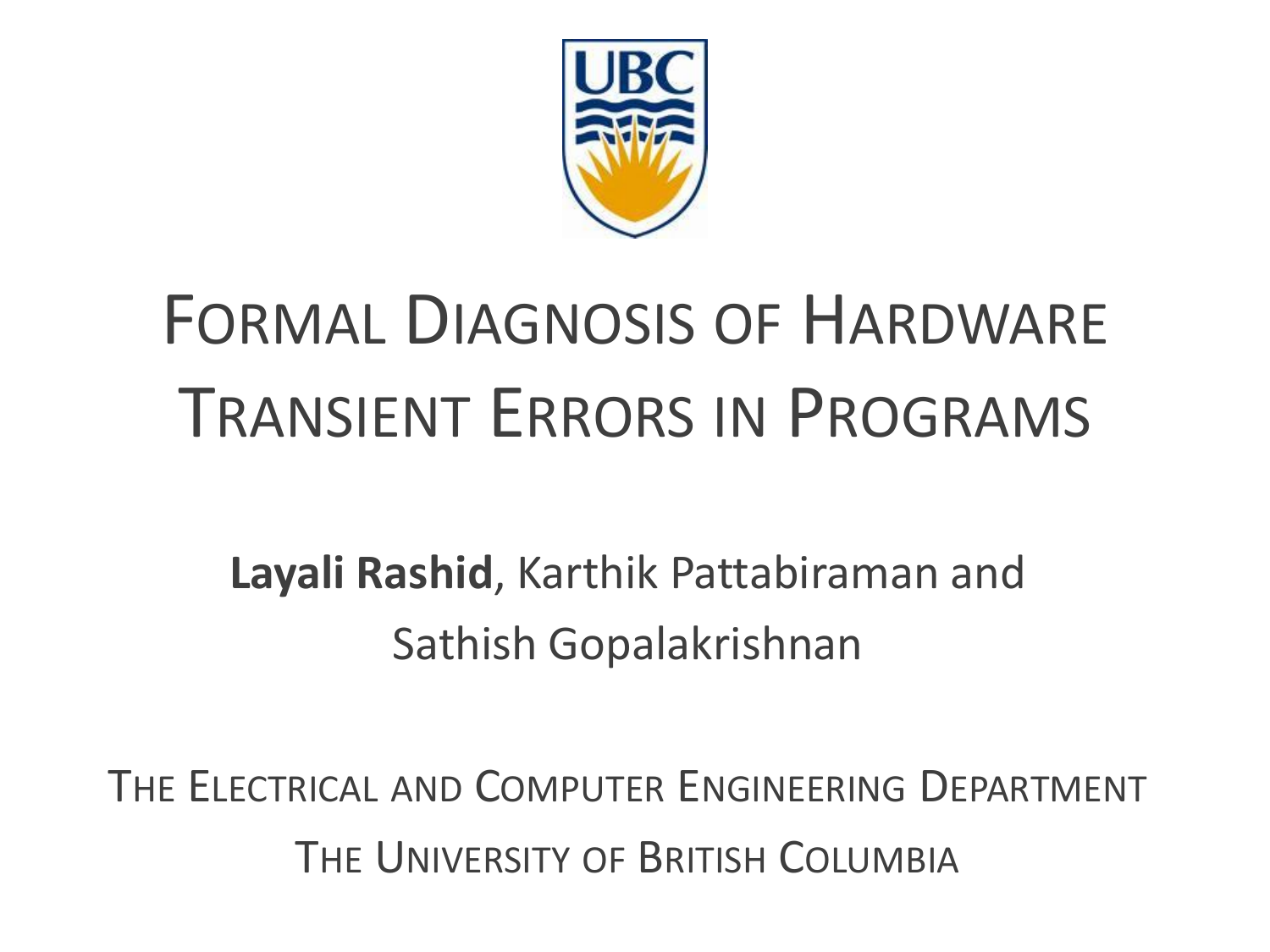# Contributions

- **Software-driven diagnosis of hardware transient errors**
	- Diagnosis: "isolate the first affected instruction"
		- Program-level analysis
	- Guarantees on the diagnosis
		- Completeness
		- Accuracy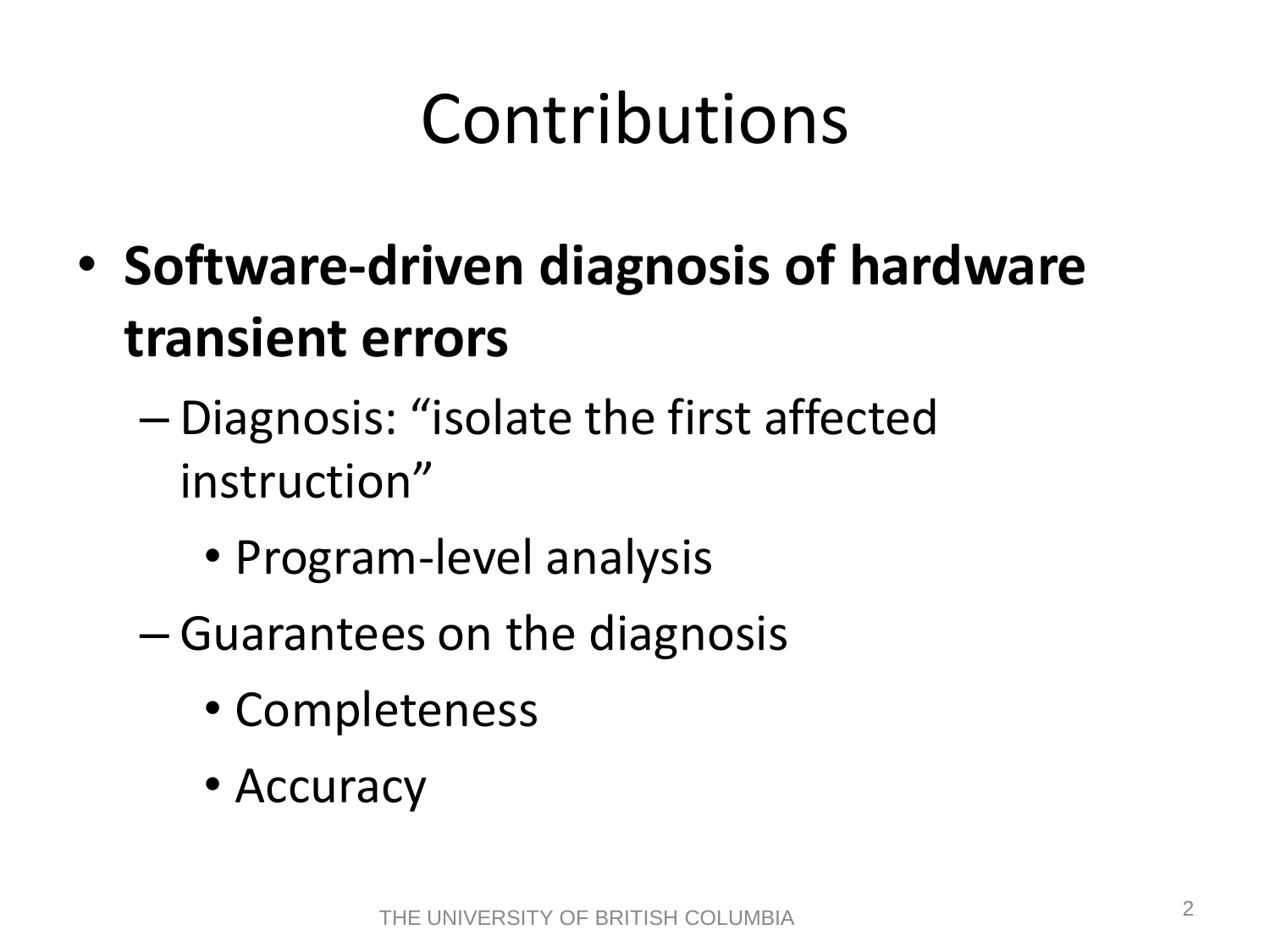# Why Software-Driven Diagnosis?

- No expensive hardware modifications.
- Minimal software instrumentation.
- Diagnose faults which manifest at the program-level only.
- Direct access to the affected device is not required.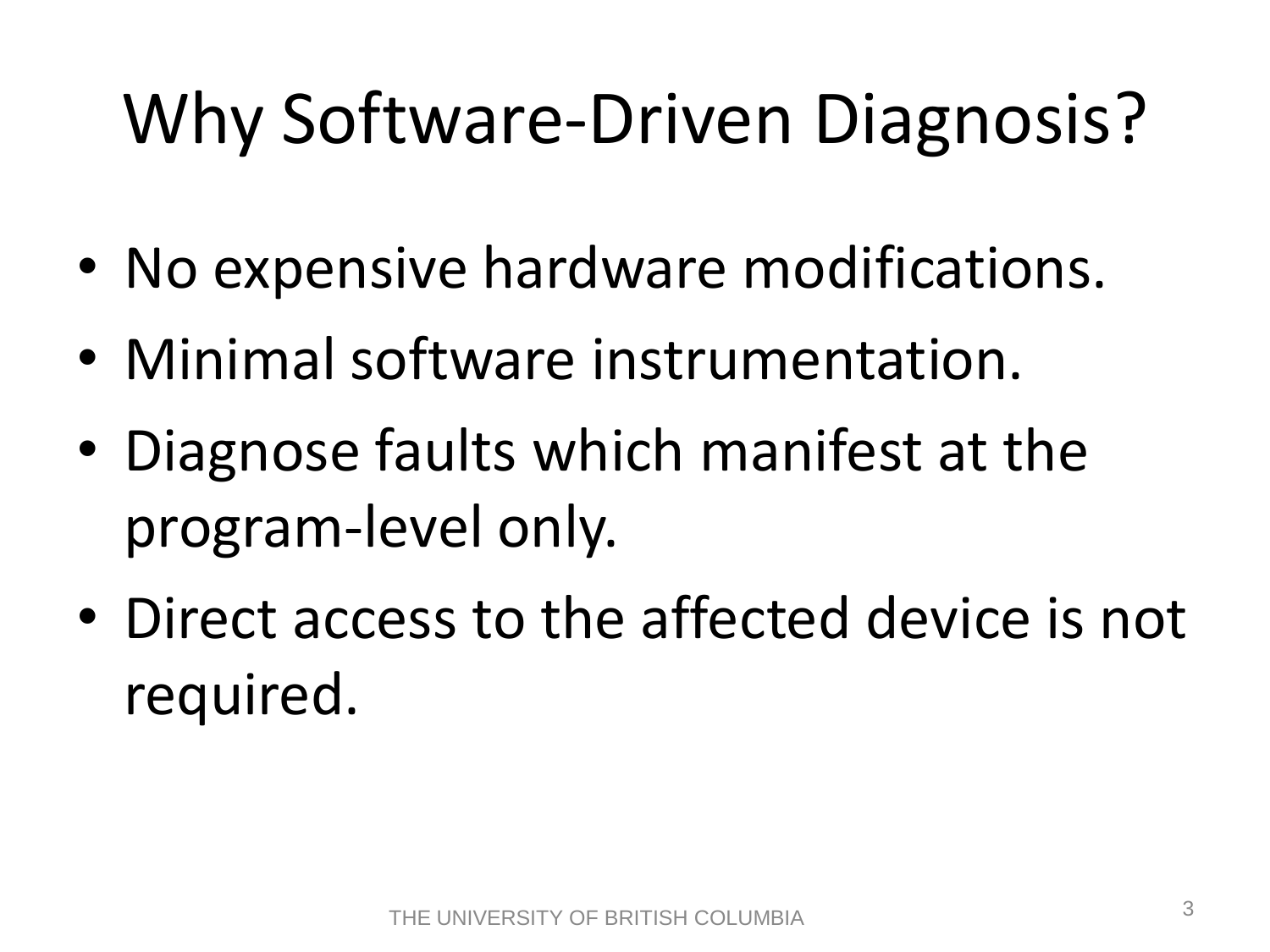#### Diagnosis Approach

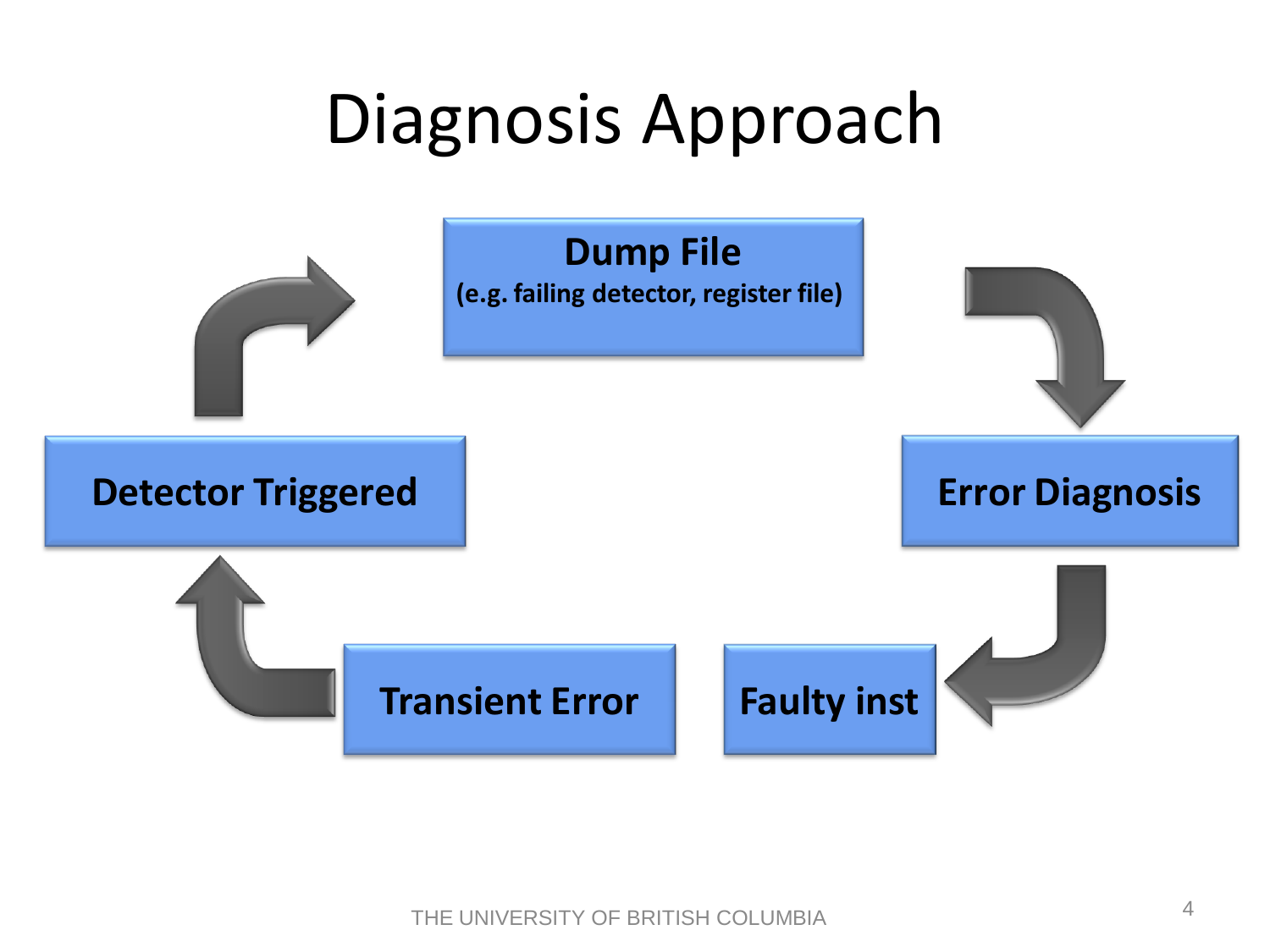#### Diagnosis Approach

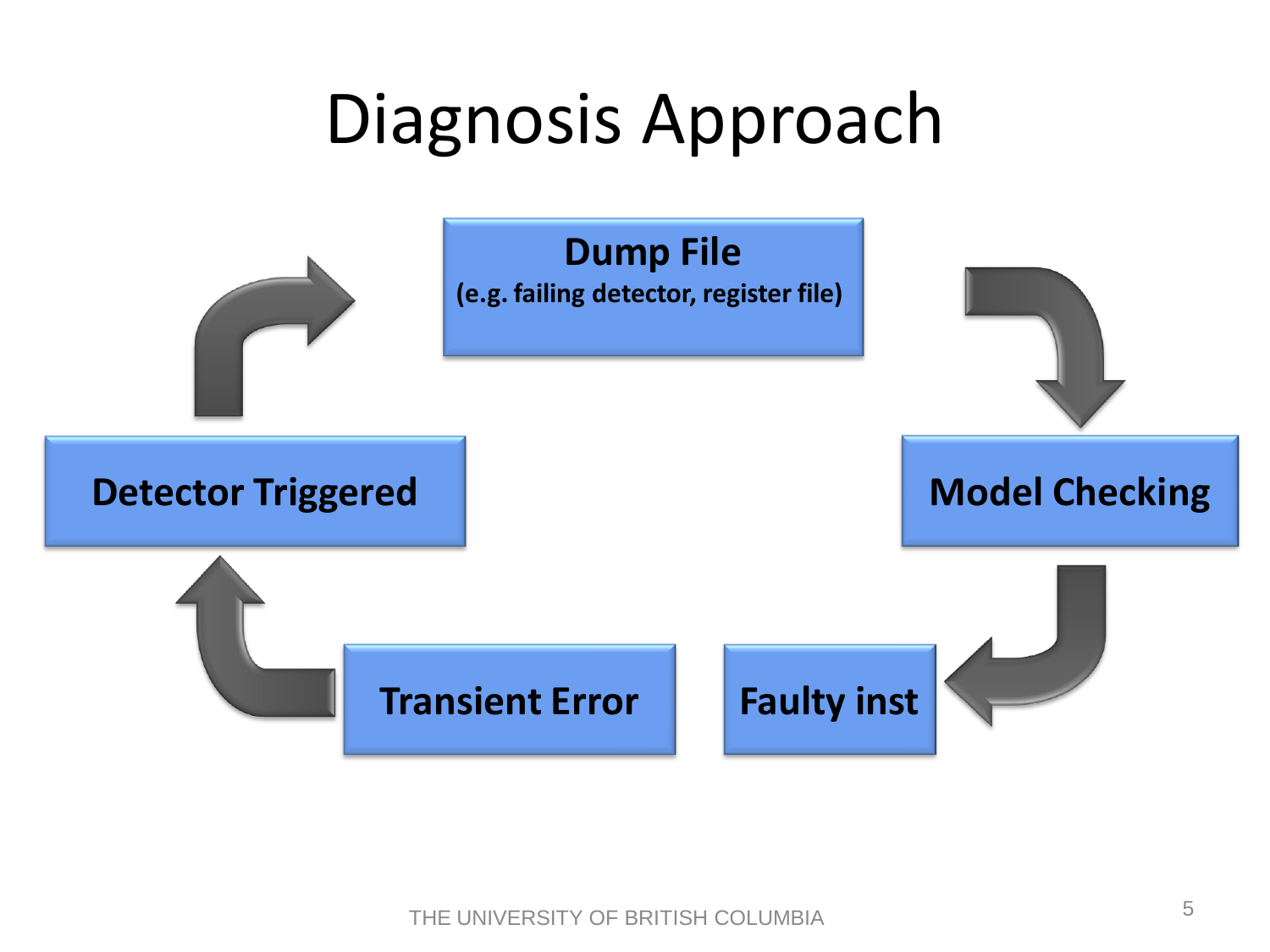## Model Checking Using SymPLFIED

- **Formal model for analyzing programs[DSN'08]**
	- Evaluate the effect of transient hardware errors on programs.
- **Symbolic error propagation technique**
	- Represent errors using a single symbol (**err**) to avoid state space explosion.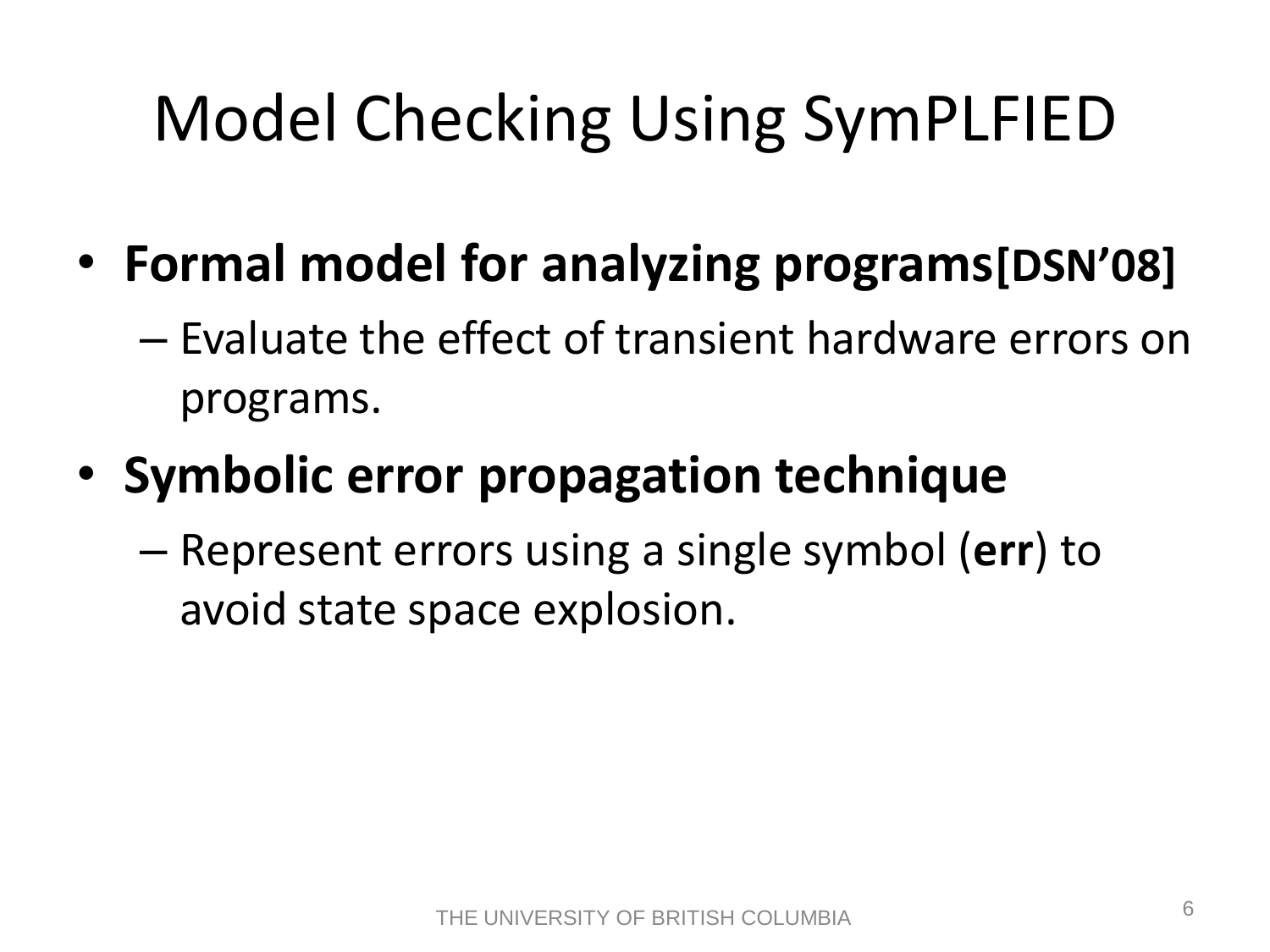#### Example: Factorial Program

1 movi \$2, #1 2 read \$1 3 mov \$3, \$1 4 movi \$4, #1 5 loop: setgt \$5, \$3, \$4 $\leftarrow$ 6 beq \$5, #0, exit 7 mult \$2, \$2, \$3 8 subi \$3, \$3, #1 9  $\text{assert}(53 < 51 + 1)$ 10 beq \$0, #0, loop 11 exit: prints "Factorial = " 12 print \$2 **Result variable User input Loops while \$3 < \$4 Error detector**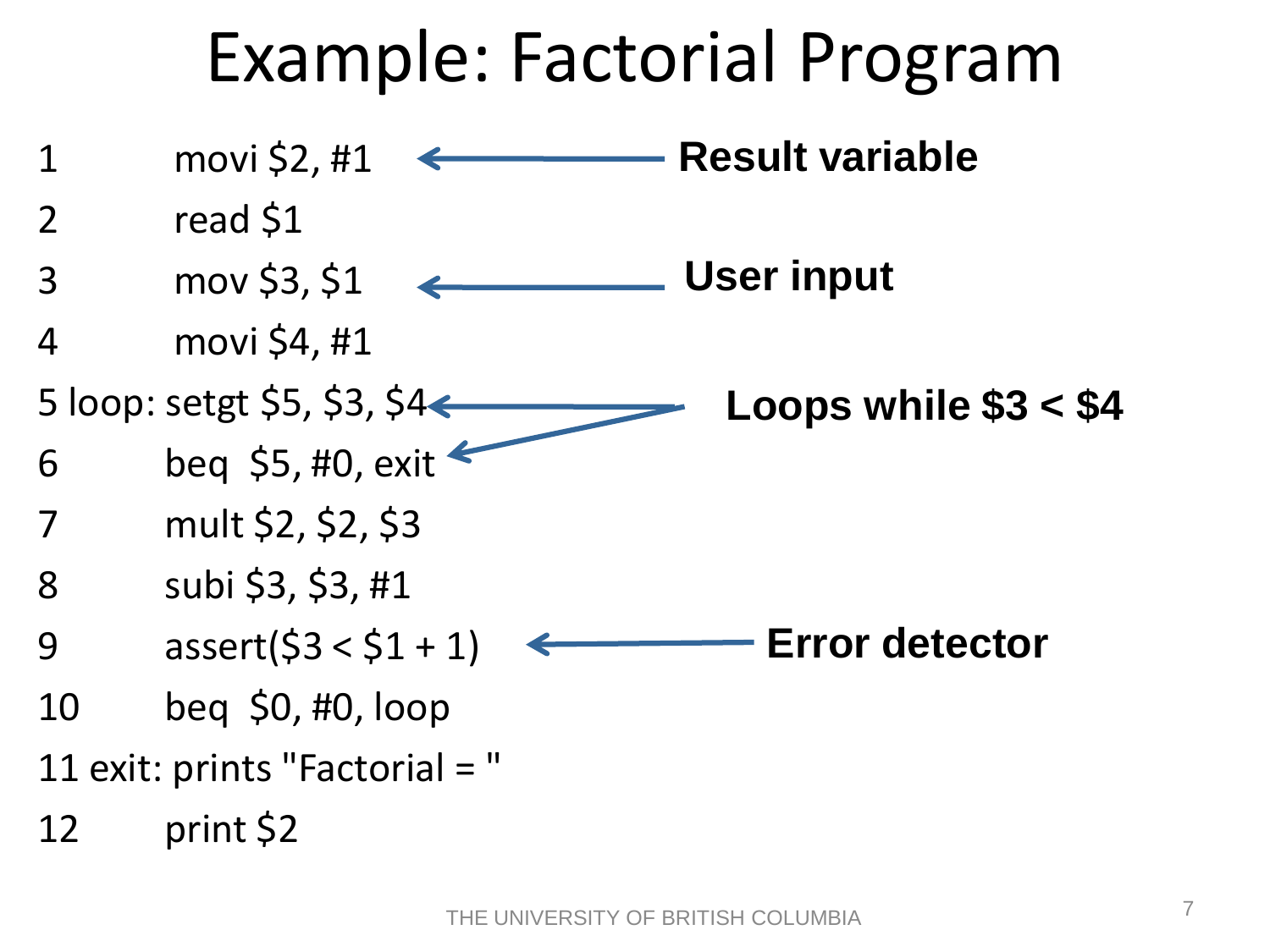## Example: Error Propagation

1 movi \$2, #1 2 read \$1 3 mov \$3, \$1 4 movi \$4, #1 5 loop: setgt \$5, \$3, \$4 6 beq \$5, #0, exit 7 mult \$2, \$2, \$3 8 subi \$3, \$3, #1 9  $\csc{3}$  assert(\$3 < \$1 + 1) 10 beq \$0, #0, loop 11 exit: prints "Factorial = " 12 print \$2  $\rightarrow$  A transient fault, \$3 = 13  $51 = 5$ **Detector is triggered**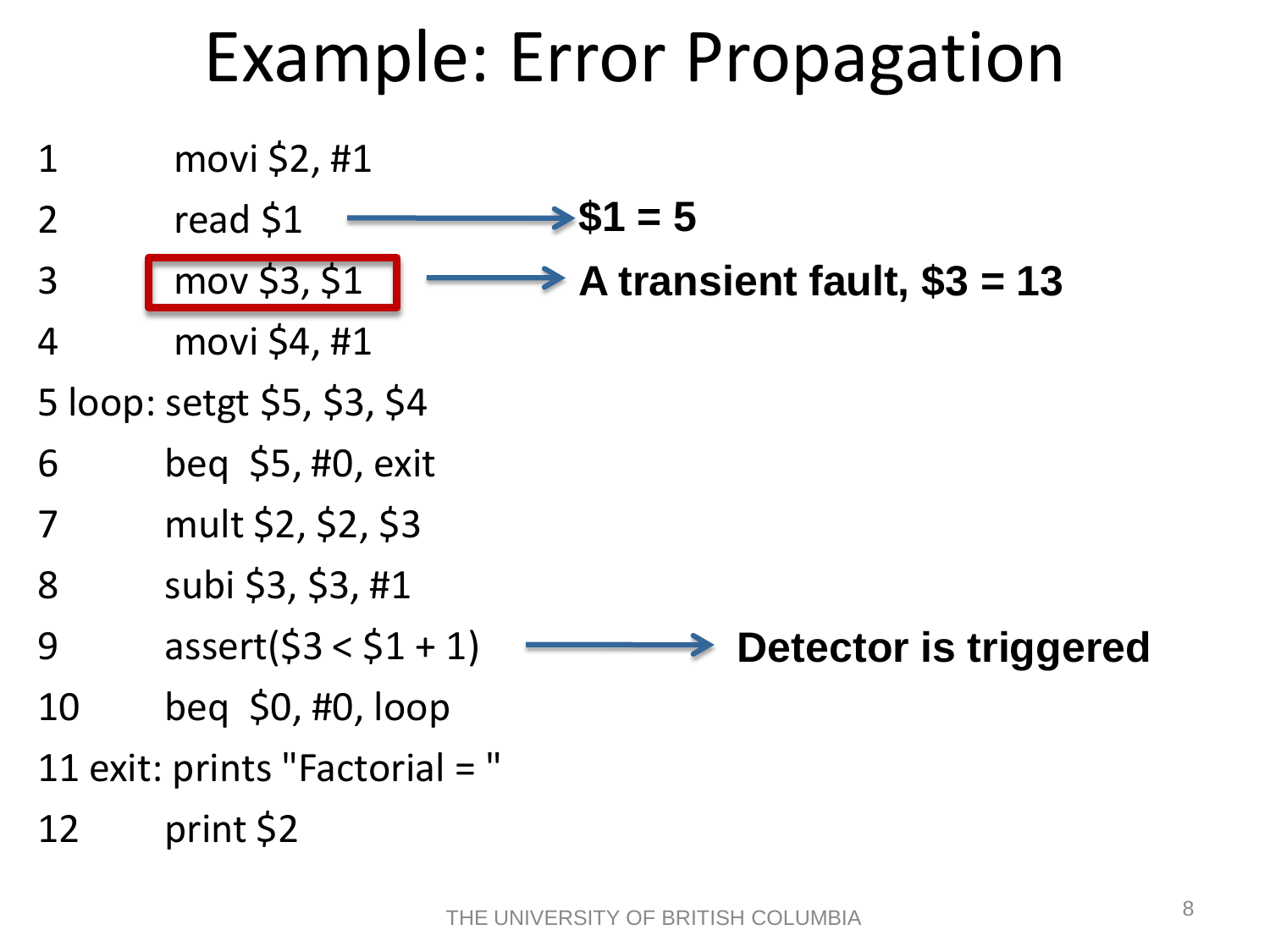#### Example: Error Propagation



12 print \$2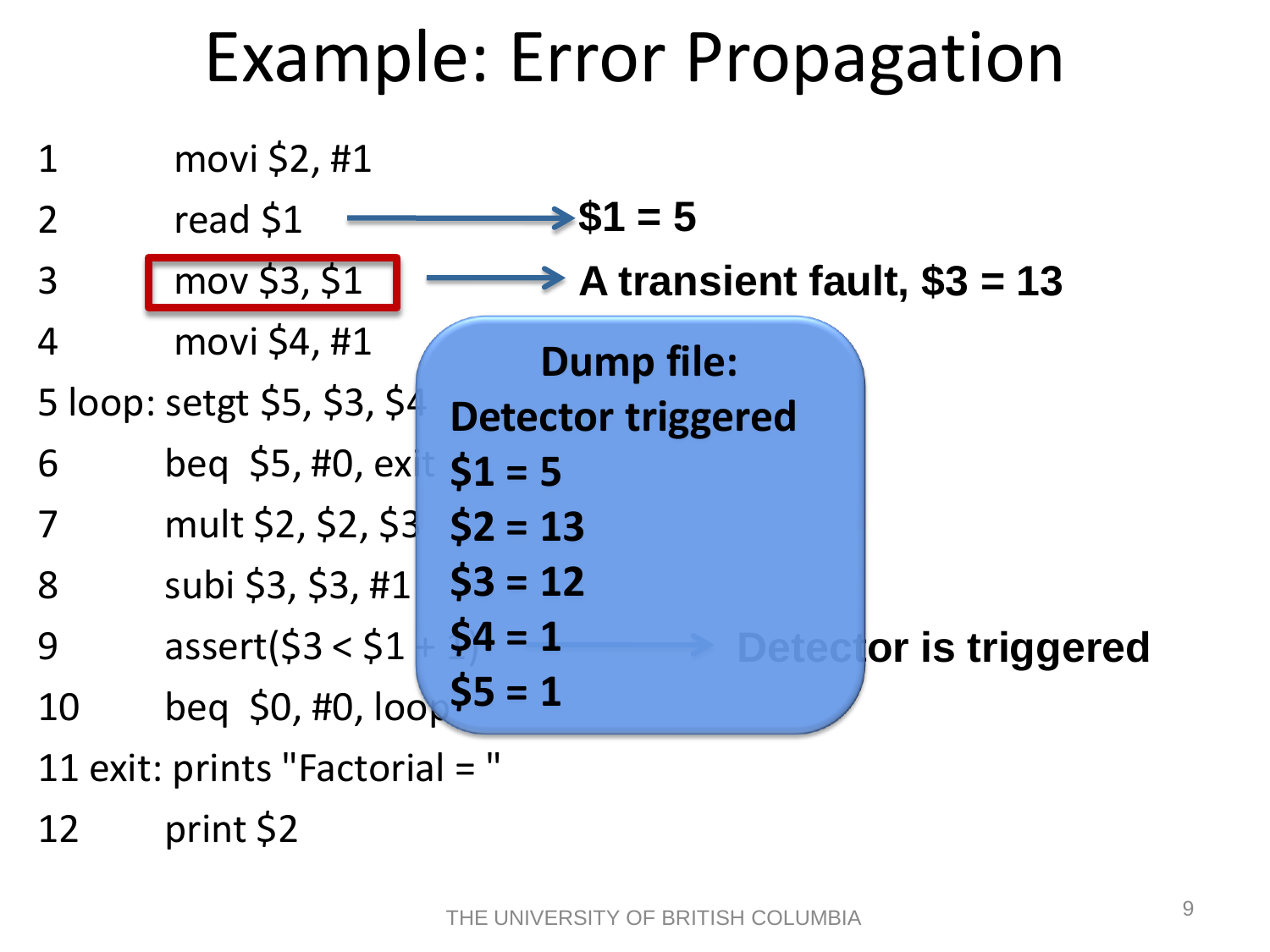#### Example: Error Diagnosis

**False Line 7** 

 $\blacktriangleright$  True  $\gtrsim$  Line 10

**False > Detector triggered** 

- 1 movi \$2, #1
- 2 read \$1
- 3 mov \$3, \$1 4 movi \$4, #1 **A transient fault, \$3 = err → True 2> Exit**
- 5 loop: setgt \$5, \$3, \$4
- 6 beq \$5, #0, exit
- 7 mult \$2, \$2, \$3  $-$ **\$2 = err**
- 8 subi \$3, \$3, #1
- 9  $\text{assert}(53 < 51 + 1)$
- 10 beq \$0, #0, loop
- 11 exit: prints "Factorial = "
- 12 print \$2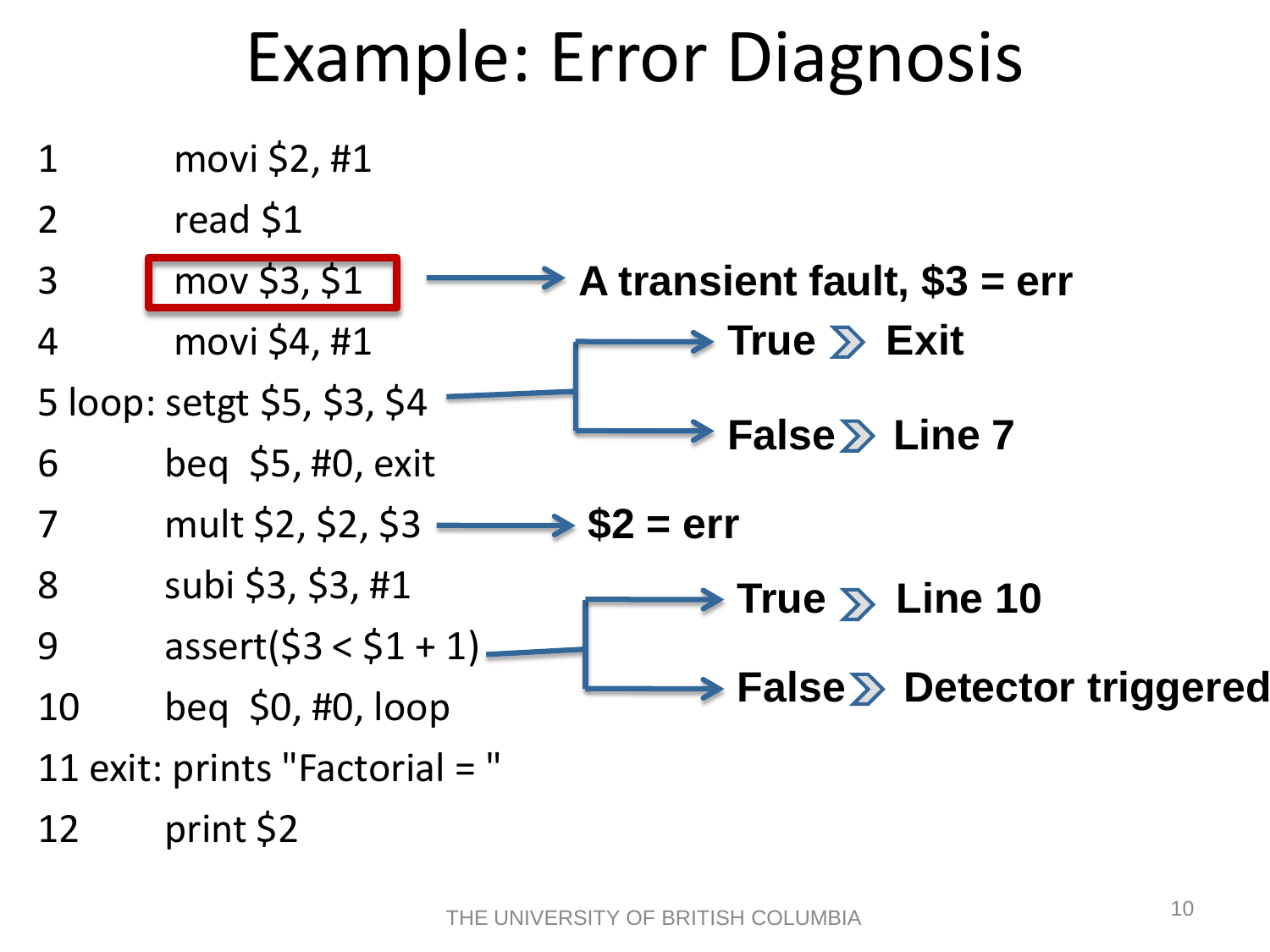# Example: Error Diagnosis

- 1 movi \$2, #1
- 2 read \$1

| $\overline{3}$ | "SymPLFIED's Solution transient fault |                                            |  |
|----------------|---------------------------------------|--------------------------------------------|--|
| $\overline{4}$ | <b>Instruction 3 Injected</b>         | <b>Dump file:</b>                          |  |
| 5 loop:        | <b>Detector triggered</b>             | <b>Detector triggered</b>                  |  |
| 6              | $$1 $5#0, e$ xit                      | $$1 = 5$<br>Line <sup>*</sup><br>$$2 = 13$ |  |
| 7              | $$2 = err$                            | $$3 = 12$<br>E (                           |  |
| 8              | $$3 = err$                            | $54 = 1$<br>Line 10                        |  |
| 9              | $54 = 1$                              | $$5 = 1$                                   |  |
| 10             |                                       | ggered                                     |  |

- 11 exit: prints "Factorial = "
- 12 print \$2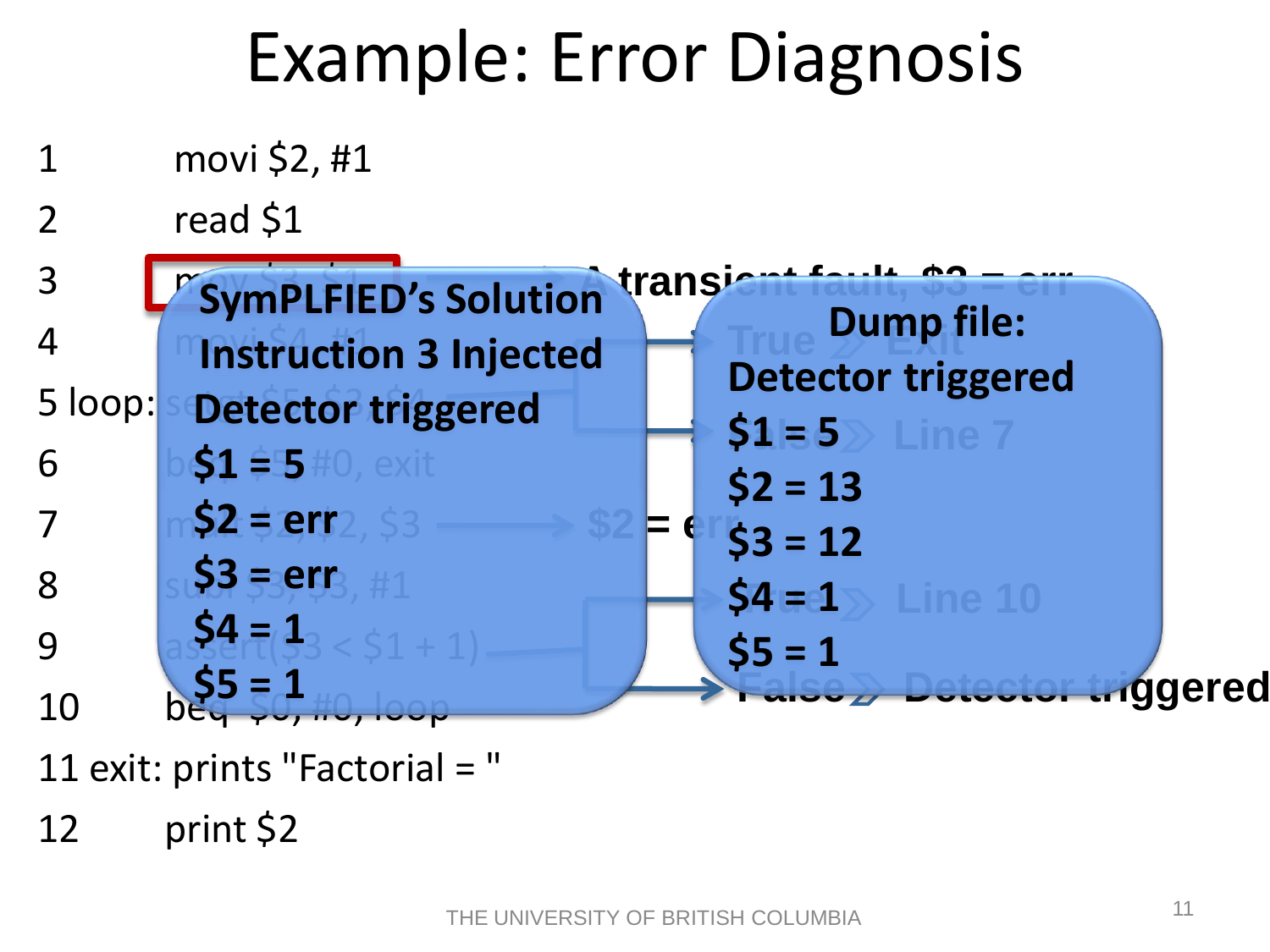# Example: Error Diagnosis

1 movi \$2, #1 2 read \$1 3 **Completed's Solution** transient fault, \$3 = err 4 **Mactruction 2 Injected**  $5\frac{1}{9}$  The crach due 6 between  $\mathbf{5}$ 7 mult  $\overline{2}$ 8 su**\$3 = err**<sub>3</sub>, #1 **9** assert(\$3 < \$1 + 1).  $10$  beq  $50, 40, loop$ 11 exit: prints "Factorial = " 12 print \$2 e used to lde **True Vump II iggered** *x* ....... **SymPLFIED's Solution P** crash dumn fi  $54 = 1$ **\$5 = 1 Dump file: Detector triggered \$1 = 5 The crash dump file can be used to identify \$2 = 13 the faulty instruction.\$3 = 12 \$4 = 1 \$5 = 1**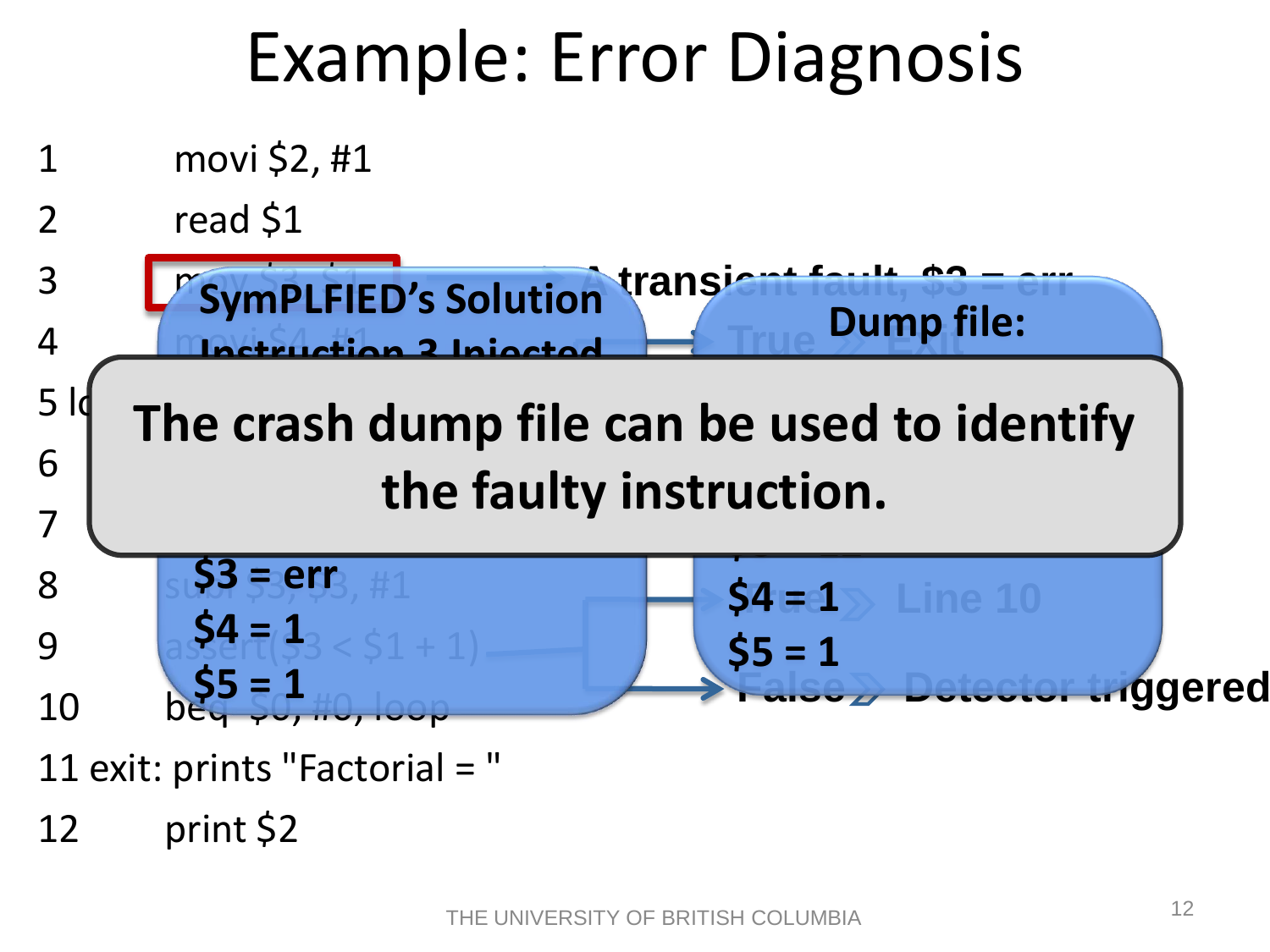# Experimental Methodology

- Enhance SymPLFIED to diagnose errors.
- Modify SimpleScalar simulator to inject faults.
- Evaluate for Matrix Multiply and Insertion Sort.

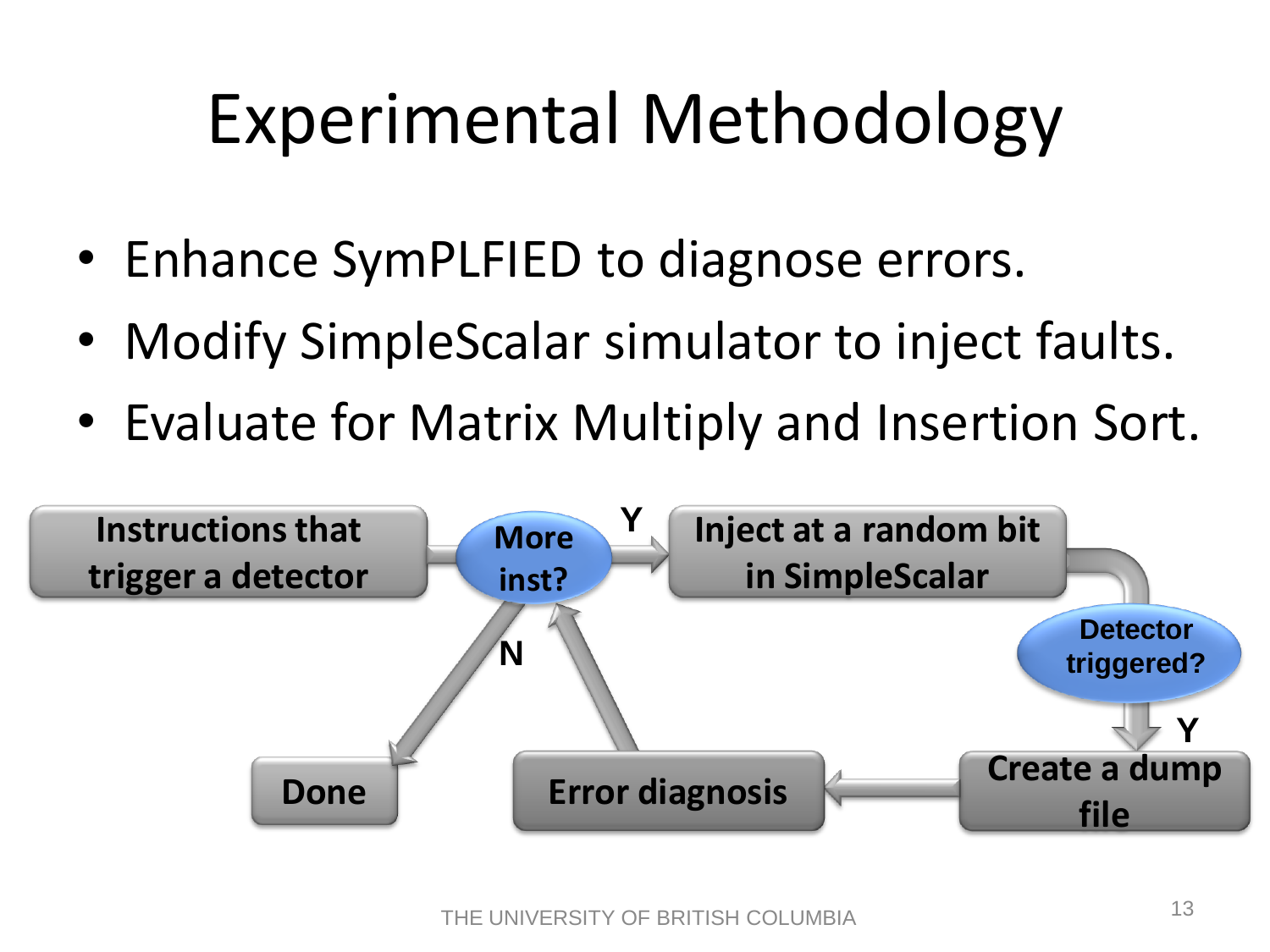# Results for Matrix Multiply

| <b>Number of detectors</b>      |     |     | 6   |
|---------------------------------|-----|-----|-----|
| Number of faults injected in SS | 167 | 275 | 286 |
| Number of faults detected in SS | 74  | 135 | 150 |
| Diagnosed faults (%)            | 100 | 77  | 80  |
| Undiagnosed fault (%)           |     | 23  | 20  |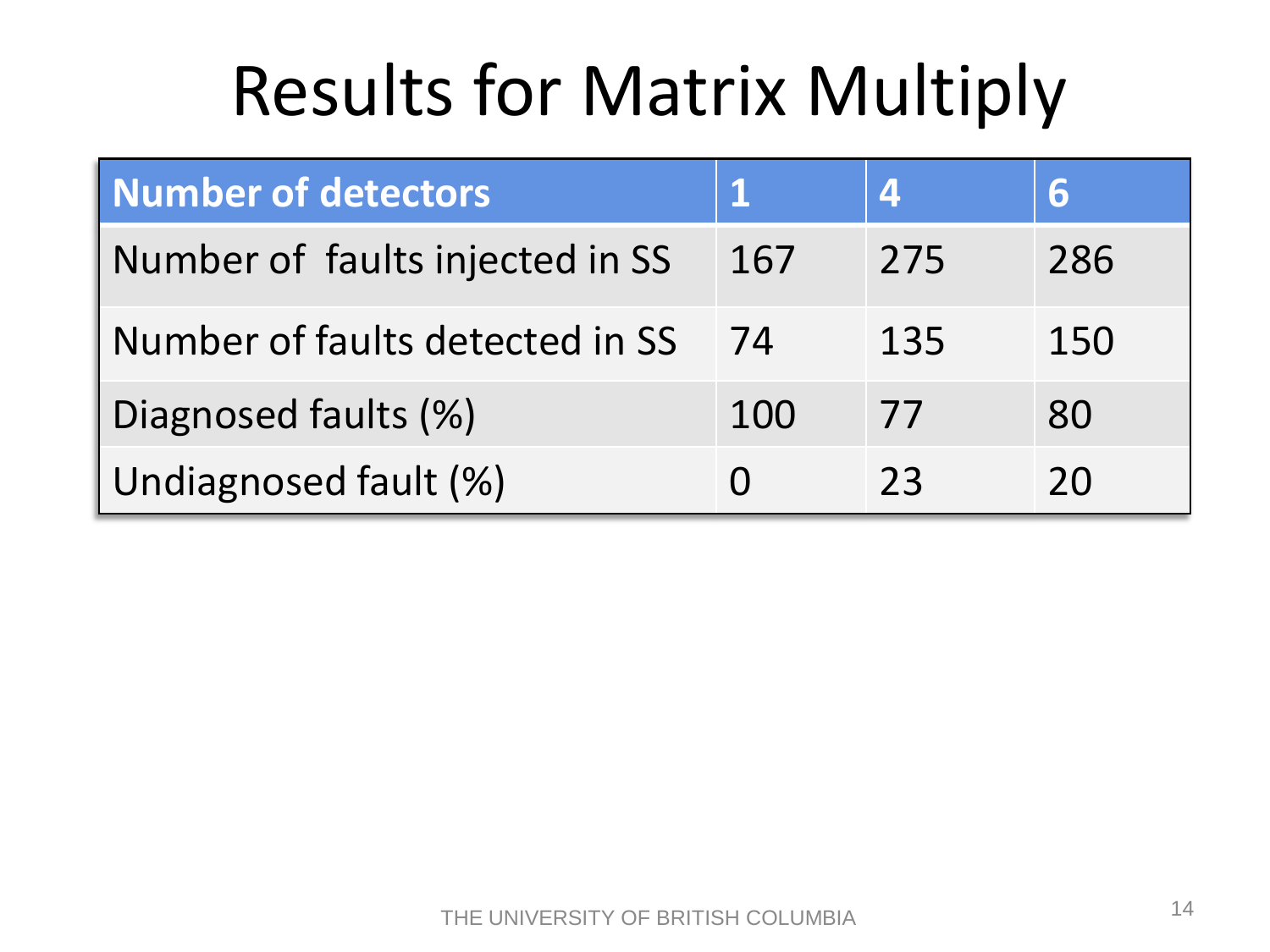# Results for Matrix Multiply (1)

| <b>Number of detectors</b>      |     |     | 6   |
|---------------------------------|-----|-----|-----|
| Number of faults injected in SS | 167 | 275 | 286 |
| Number of faults detected in SS | 74  | 135 | 150 |
| Diagnosed faults (%)            | 100 | 77  | 80  |
| Undiagnosed fault (%)           |     | 23  | 20  |

- The proposed technique diagnoses 77%-100% of the detected errors for the matrix multiply program.
- The undiagnosed errors are implementation artifacts of the SymPLFIED tool.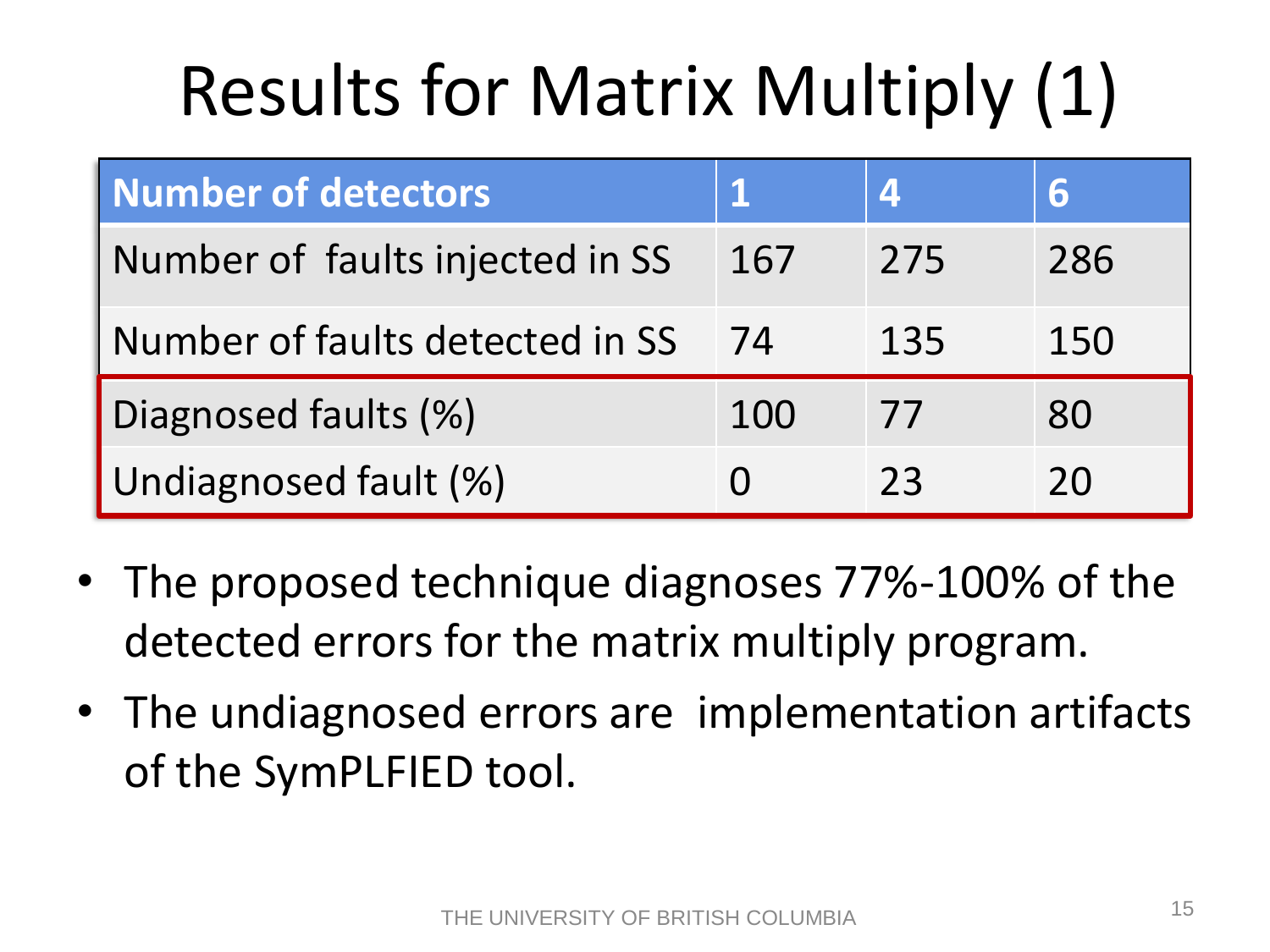# Results for Matrix Multiply (2)

| <b>Number of detectors</b>      |     |     | 6   |
|---------------------------------|-----|-----|-----|
| Number of faults injected in SS | 167 | 275 | 286 |
| Number of faults detected in SS | 74  | 135 | 150 |
| Diagnosed faults (%)            | 100 | 77  | 80  |
| Undiagnosed fault (%)           |     | 73  | 20  |

- The number of faults injected in SimpleScalar is proportional to the number of detectors.
- Adding more detectors increases the diagnosis accuracy.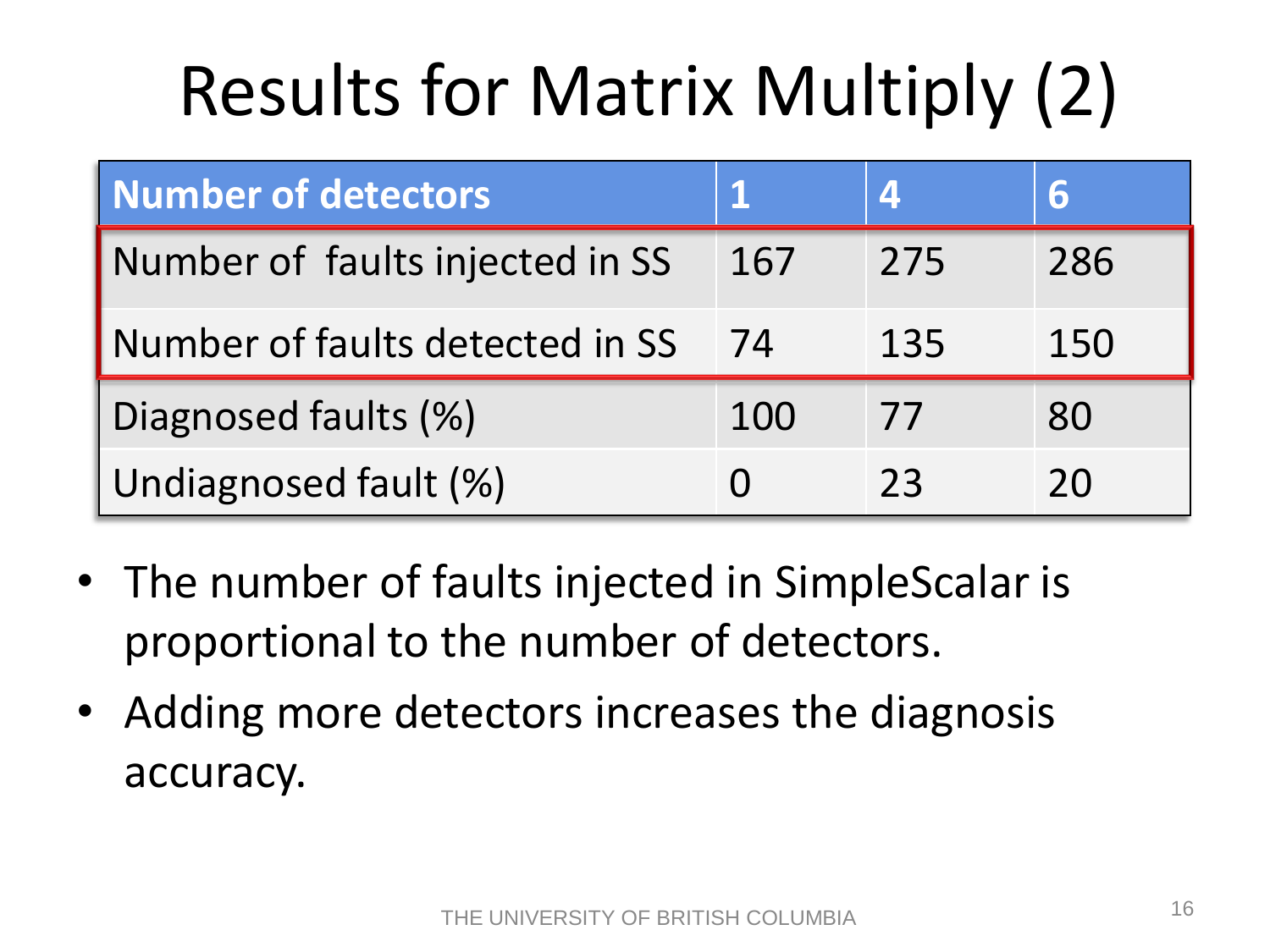# Conclusions and Future Work

- **Software diagnosis of hardware faults is possible and can be automated using formal techniques**.
	- Our diagnosis method is able to diagnose significant number of errors using a few detectors.
- Future Work
	- Investigate improvements with limited hardware support.
	- Improve scalability using heuristics.
	- Extend to intermittent & permanent faults.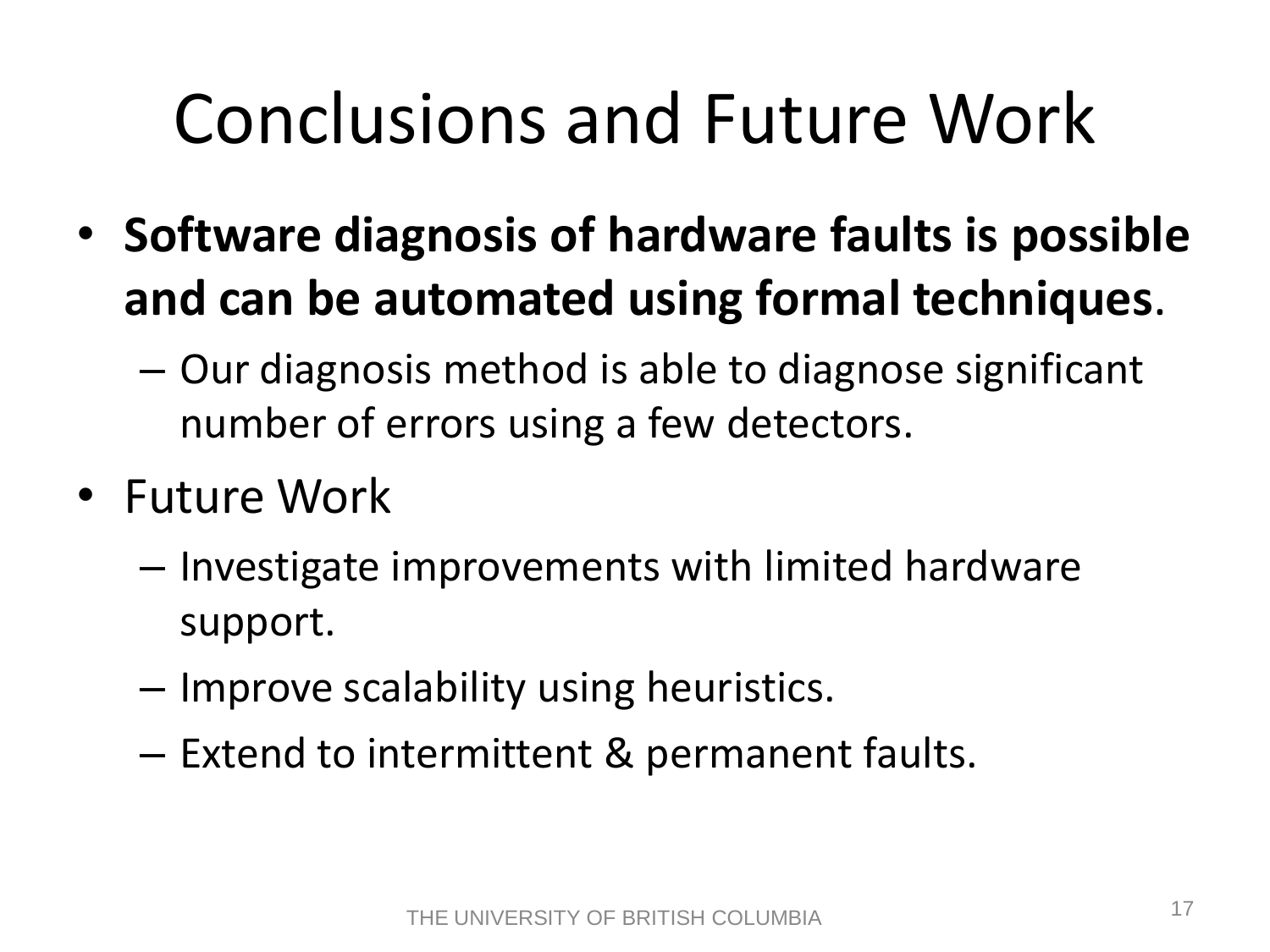## Backup Slides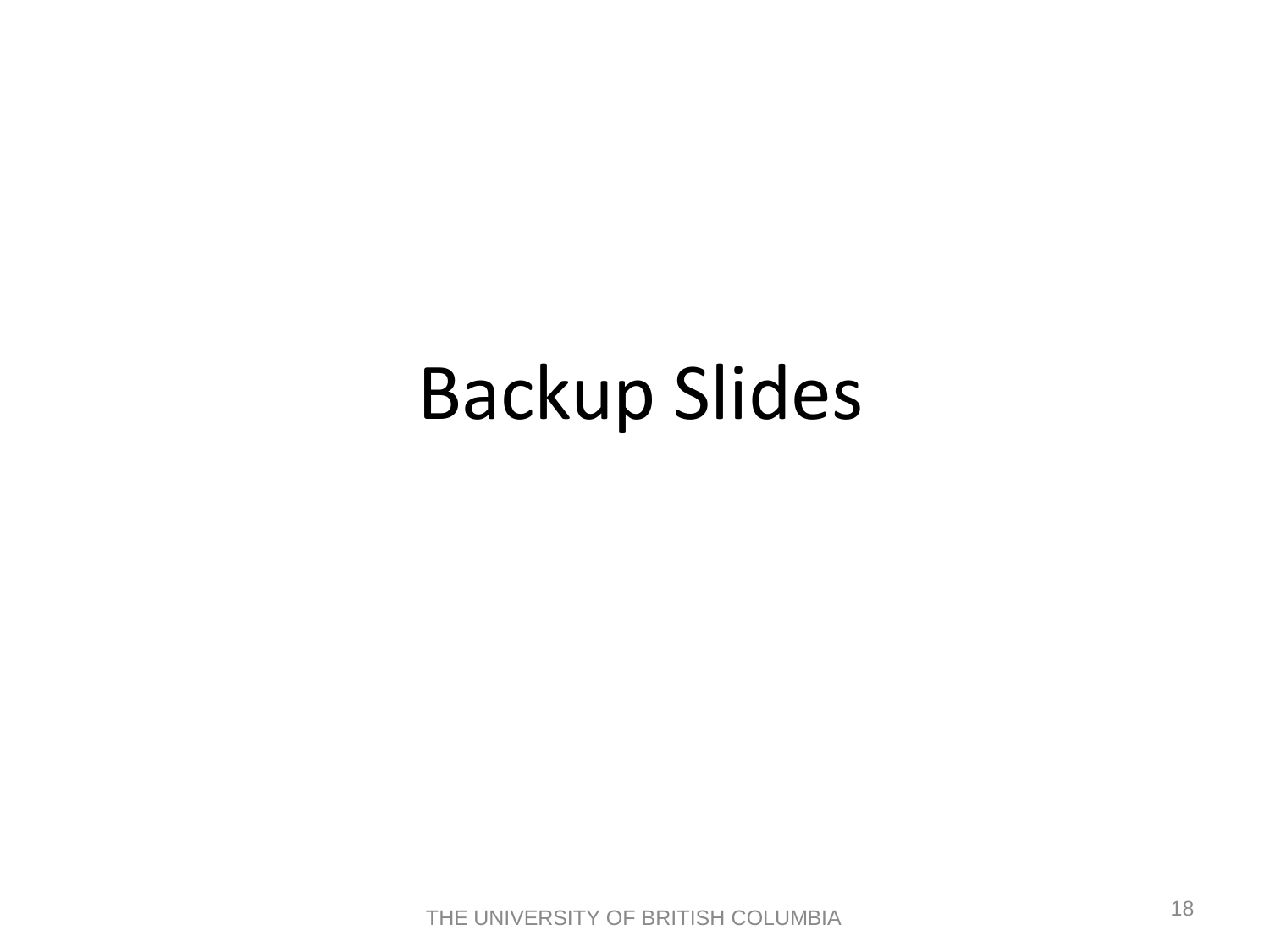# Related Work